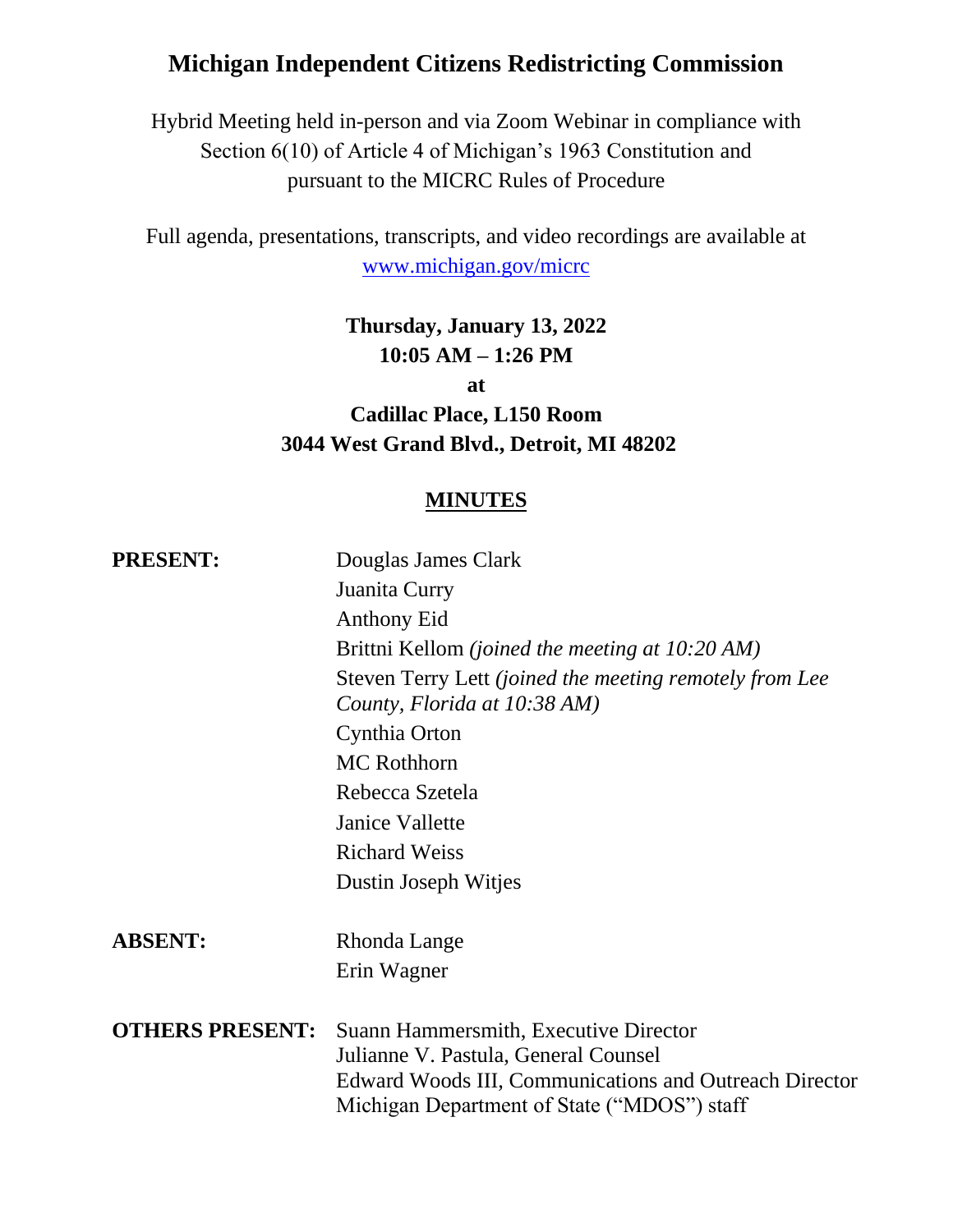# **CALL TO ORDER AND WELCOME**

Commissioner Szetela, Chair, called the meeting of the Michigan Independent Citizens Redistricting Commission (MICRC) to order at 10:05 AM.

## **ROLL CALL**

MDOS staff called roll. A quorum was met. *Commissioner Kellom joined the meeting at 10:20 AM. Commissioner Lett joined the meeting at 10:38 AM Commissioner Szetela left the meeting at 11:34 PM*

# **ADOPTION OF THE AGENDA**

**MAIN MOTION**: Commissioner Szetela, Chair, called for a motion to approve the agenda, as amended. **Motion by Commissioner Witjes. Supported by Commissioner Rothhorn. Commissioner Szetela, Chair, held a vote by show of hands. MOTION UNANIMOUSLY APPROVED.**

**MOTION**: Amend the Agenda to Add "Vote for closed session to discuss pending litigation" as Item 6A. **Motion by Commissioner Clark. Supported by Commissioner Weiss. Commissioner Szetela, Chair, held a vote by show of hands. MOTION UNANIMOUSLY APPROVED.**

**MOTION**: To empower Executive Director Hammersmith to resolve the issue between the General Counsel and Commission Chair. **Motion by Commissioner Clark. Supported by Commissioner Vallette. Commissioner Szetela, Chair, held a vote by show of hands. MOTION APPROVED with Commissioner Szetela abstaining due to a conflict of interest.**

#### **UNFINISHED BUSINESS**

a. Amend Rules of Procedure; Resolution 2022.01.01.

**MOTION**: Amend the proposed Rules of Procedure, part 5.5a. to put a period after the word "possible" to require Commissioners to provide notice of remote attendance as soon as possible and to delete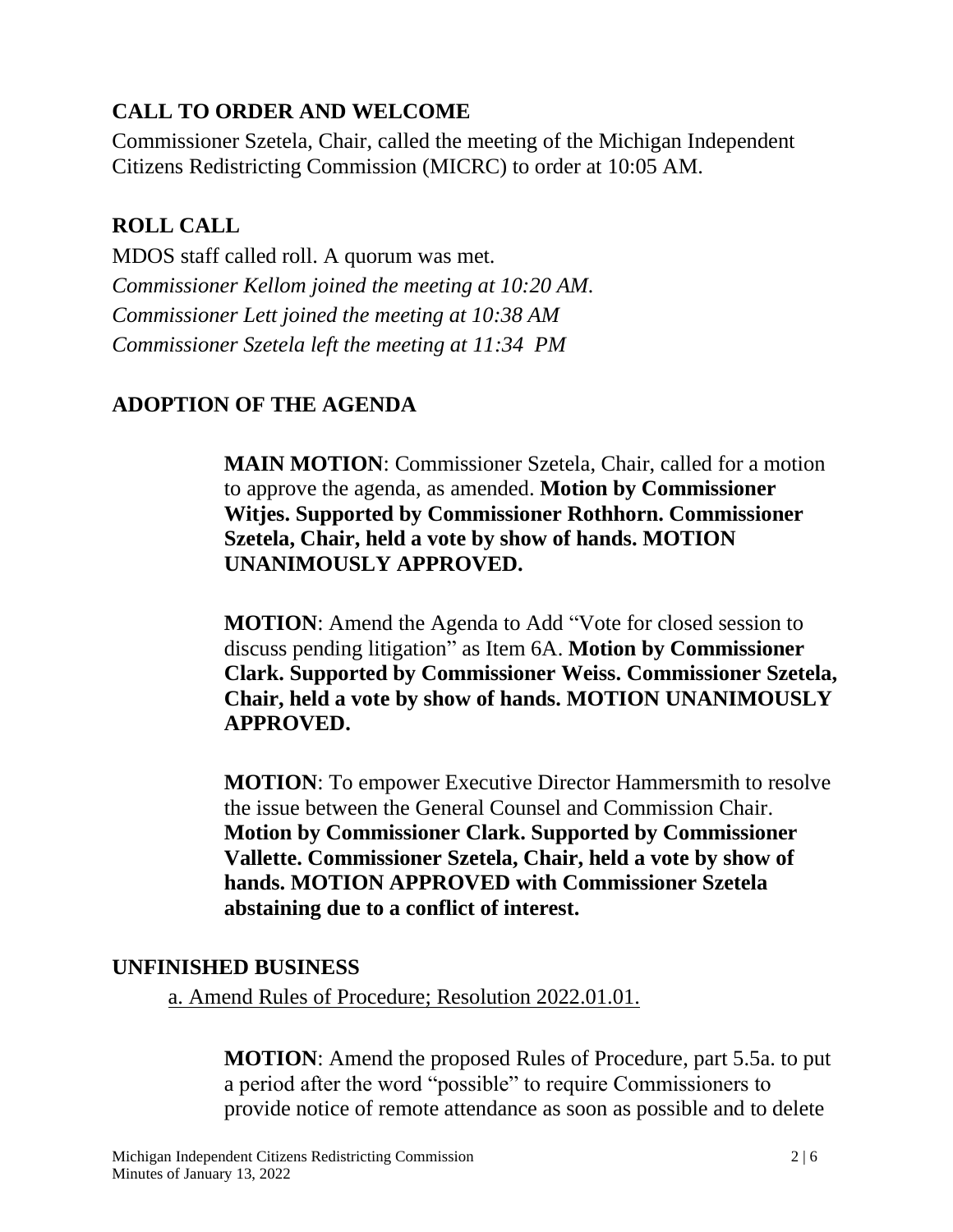#### 5.5b. **Motion by Commissioner Orton. Supported by Commissioner Vallette. Commissioner Szetela, Chair, held a vote by show of hands. MOTION APPROVED.**

**Voting No:** Commissioner Witjes

## **MOTION**: Adopt the Resolution 2022.01.01 as amended. **Motion by Commissioner Witjes. Supported by Commissioner Rothhorn. Commissioner Szetela, Chair, held a vote by show of hands. MOTION UNANIMOUSLY APPROVED.**

## b. Rescind Remote and Hybrid Meeting Policies and Procedures-Resolution 2022.01.02

**MOTION**: Adopt the Resolution 2022.01.02. **Motion by Commissioner Eid. Supported by Commissioner Lett. Commissioner Szetela, Chair, held a vote by show of hands. MOTION UNANIMOUSLY APPROVED.**

# **PUBLIC COMMENT PERTAINING TO AGENDA TOPICS**

Commissioner Szetela, Chair, put the motion "to begin the public comment pertaining to agenda topics portion of the agenda" which was adopted. 6 individuals provided in-person public comment: Donyale Stephen-Atara, Rick Blocker, Natalie Bien-Aime, Anthony Scannell, Yvette McElroy-Anderson, Ericka Bryant. 1 individual provided remote public comment: Kurtis Fernandez

A full inventory of live and written public comment is available at [www.michigan.gov/micrc.](http://www.michigan.gov/micrc)

#### **NEW BUSINESS**

a. Consideration of Closed Session. The Commission considered entering a closed session to discuss pending litigation.

> **MOTION**: Call to immediately enter closed session to discuss legal strategy and pending litigation. **Motion by Commissioner Lett. Supported by Commissioner Clark. Commissioner Szetela, Chair, held a vote by roll call. MOTION APPROVED 9-2.**

**Voting Yes:** Commissioners Clark, Curry, Eid, Kellom, Lett, Orton, Rothhorn, Vallette, Weiss,

**Voting No:** Commissioners Szetela, Witjes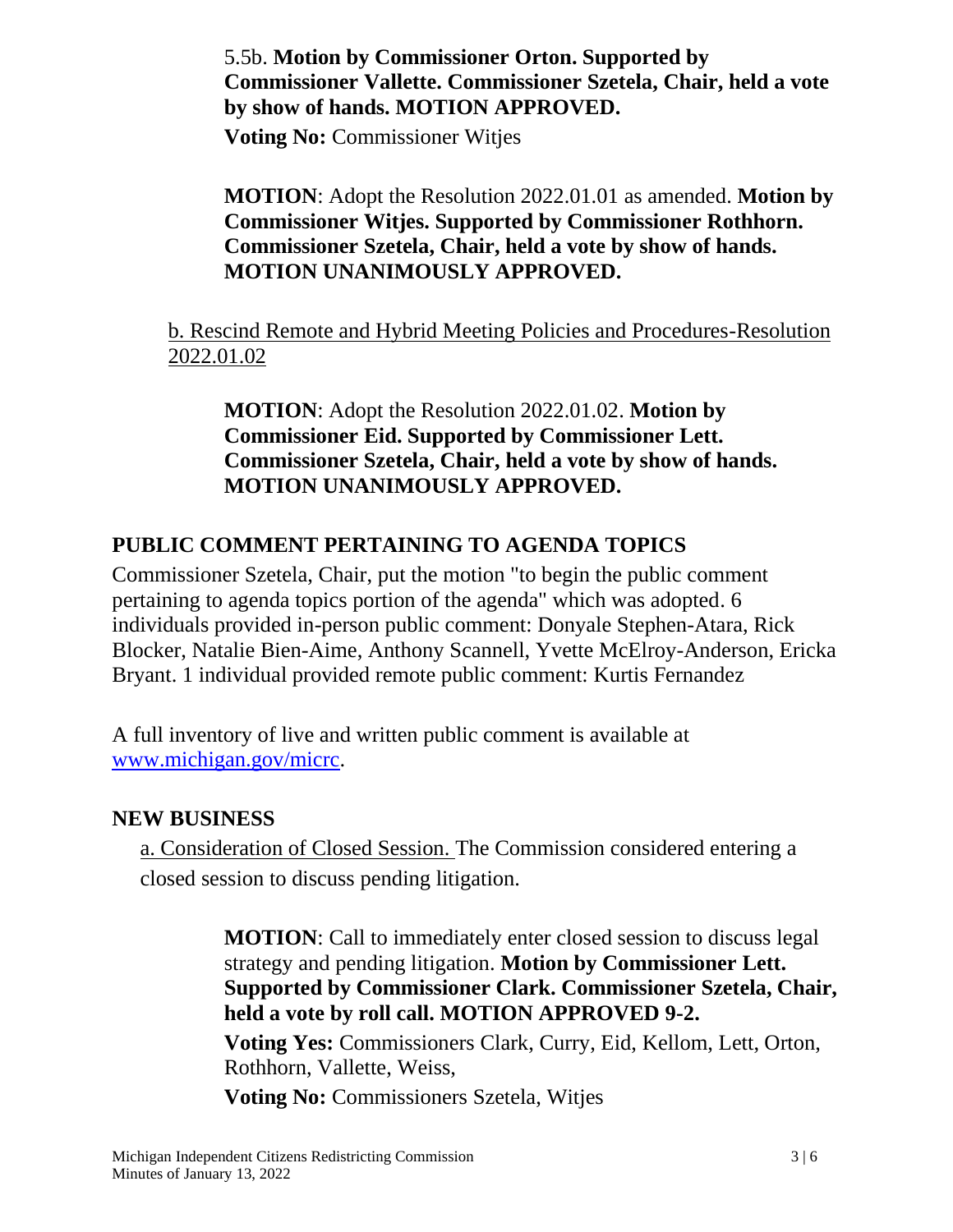CLOSED SESSION At 10:58 AM, Commissioner Szetela, Chair, transitioned the Commission into a closed session The closed session was called into to order at 11:04 PM and was adjourned at 12:21 PM. The closed session was convened in accordance with Section 6.2.5 of the MICRC Rules of Procedure for the purpose discussing legal strategy in pending litigation brought against the Commission being *Detroit Caucus, et al v. Michigan Independent Citizens Redistricting Commission*, MSC Docket No. 163926.

# **CALL TO ORDER**

Commissioner Rothhorn, Vice Chair, called the meeting of the Michigan Independent Citizens Redistricting Commission back to order at 12:24 PM.

| <b>PRESENT:</b> | Douglas James Clark<br>Juanita Curry<br>Anthony Eid                     |
|-----------------|-------------------------------------------------------------------------|
|                 | Brittni Kellom                                                          |
|                 | Steven Terry Lett <i>(joining remotely from Lee County,</i><br>Florida) |
|                 | Cynthia Orton                                                           |
|                 | <b>MC</b> Rothhorn                                                      |
|                 | Janice Vallette                                                         |
|                 | <b>Richard Weiss</b>                                                    |
|                 | Dustin Joseph Witjes                                                    |

**ABSENT:** Rhonda Lange Erin Wagner Rebecca Szetela

#### **RECESS**

At 12:25 PM, Commissioner Rothhorn, Vice Chair, put the motion "to recess for 20 minutes until 12:45 PM" which was adopted.

# **CALL TO ORDER**

Commissioner Rothhorn, Vice Chair, called the meeting of the Michigan Independent Citizens Redistricting Commission back to order at 12:52 PM.

**PRESENT:** Douglas James Clark Juanita Curry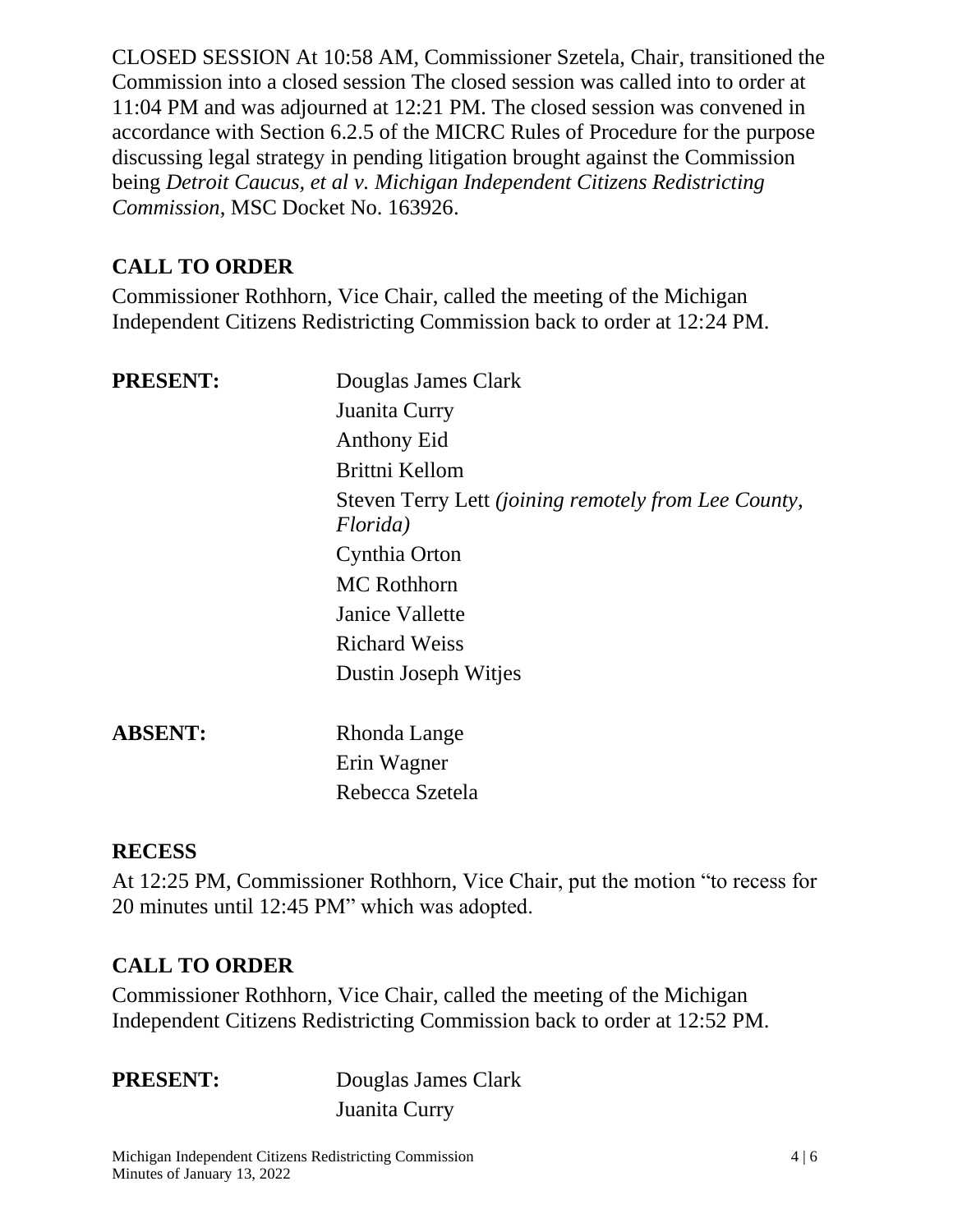Anthony Eid *(joined the meeting at 1:05 PM)* Brittni Kellom Steven Terry Lett *(joining remotely from Lee County, Florida)* Cynthia Orton MC Rothhorn Janice Vallette Richard Weiss Dustin Joseph Witjes

**ABSENT:** Rhonda Lange Erin Wagner Rebecca Szetela

The Commission held a discussion regarding holding future meetings remotely.

**MOTION**: To end discussion regarding remote meetings and to take a vote on whether to hold meetings remotely for the months of January, February, and March 2022 **Motion by Commissioner Witjes. Supported by Commissioner Eid. Commissioner Rothhorn, Vice Chair, held a vote by show of hands. MOTION UNANIMOUSLY APPROVED.**

**MOTION**: To suspend the rules of procedure to hold remote meetings temporarily due to the COVID 19 pandemic beginning January 27th through March 24th. **Motion by Commissioner Orton. Supported by Commissioner Curry. Commissioner Rothhorn, Vice Chair, held a vote by show of hands. MOTION APPROVED. Voting No:** Commissioner Eid

#### **NEW BUSINESS (CONTINUED)**

b. Issue Bid Requests for Lessons Learned Video and Report – Resolution 22.01.03. Communications Director Woods III outlined the process for bid issuance for a lessons learned video and report.

> **MOTION**: Adopt the Resolution 2022.01.03. **Motion by Commissioner Witjes. Supported by Commissioner Lett. Commissioner Rothhorn, Vice Chair, held a vote by show of hands. MOTION UNANIMOUSLY APPROVED.**